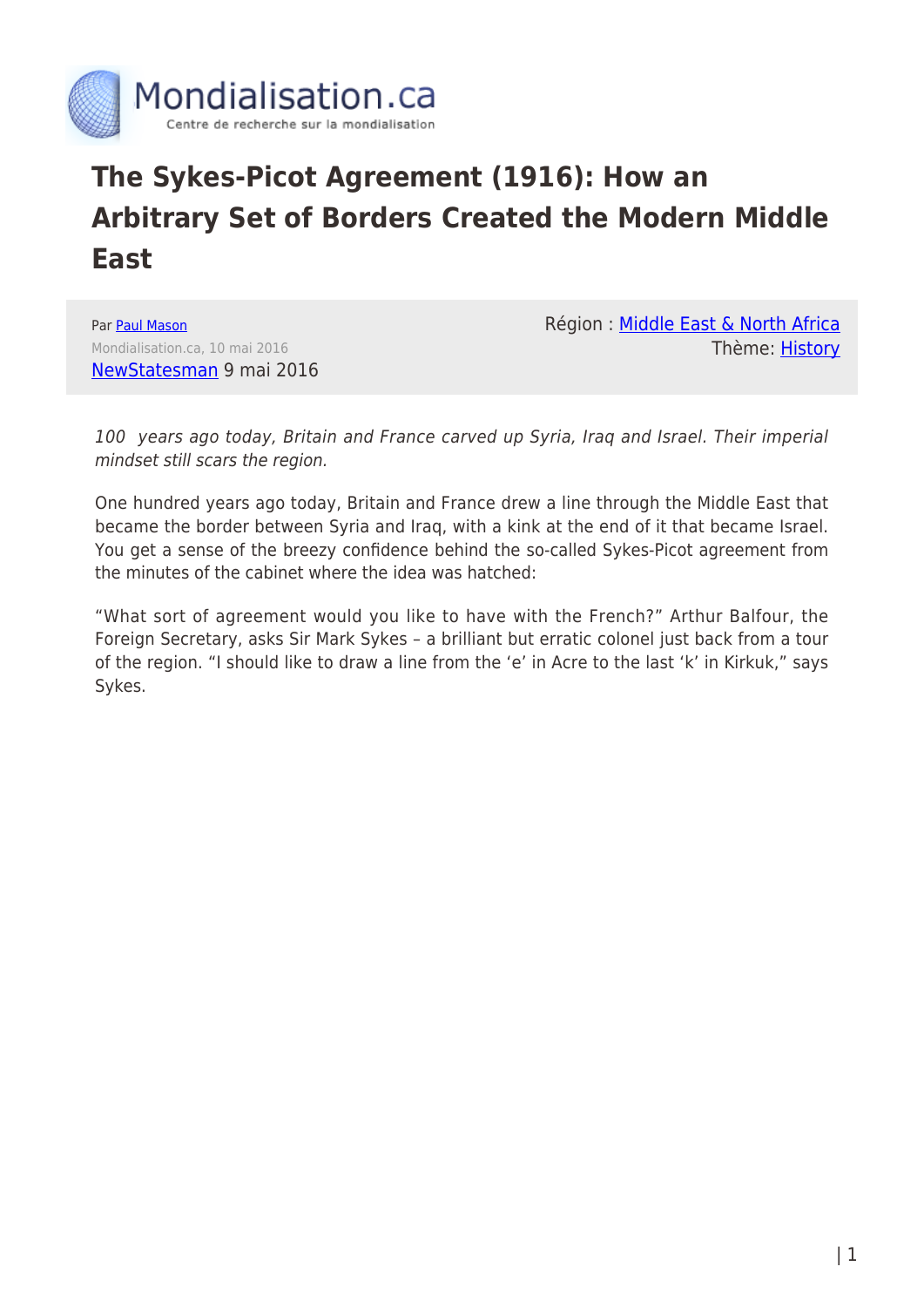

Thus the destiny of millions of people was shaped by the way a printer had arranged some place names on a map.

It was not the first unfortunate encounter Sykes had with a map. In January 1915, he penned a fateful letter to Winston Churchill urging him to seize Constantinople (now Istanbul).

Sykes pointed out that if Britain and France could seize the main city of the Ottoman Empire, not only would that empire crash, and German influence in the east be ended, but the way might be open to invade Germany via the Balkans.

"Could you by June be fighting towards Vienna," Sykes advised, "you would have got your knife near the monster's vitals and perhaps might achieve the line Mulhausen, Munich, Vienna, Cracow before winter".

It is worth contemplating this line – Sykes was very keen on lines – with your finger. To get there, Britain would have had to subjugate the entire Balkan region. To kick things off, you had to land troops in Turkey, at a place called Gallipoli.

"It is not so chimerical as it may sound," Sykes wrote to Churchill. 40,000 troops died trying to prove him right, but failed.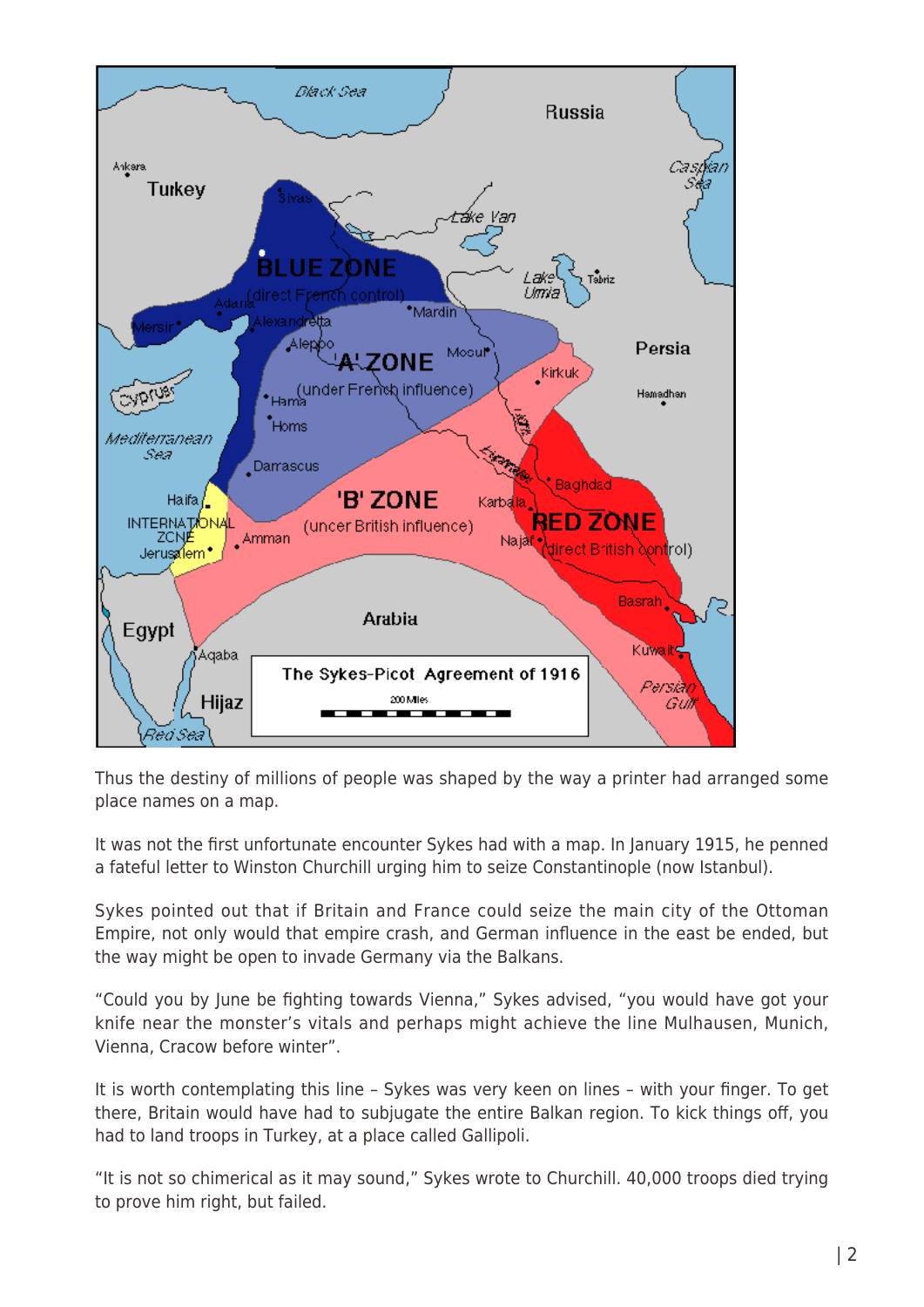When Islamic State blew up border posts between Iraq and Syria in 2014, it declared an "end to the Sykes-Picot era". But you do not have to be a terrorist to object to the imperial mindset that drove the agreement.

The arbitrary drawing of borders, in defiance of geography, ethnicity and common sense, became the hallmark of imperialism in the nineteenth and early twentieth centuries.

If, today, the Kurds are driving IS out of northern Syria, with bare-headed communist women in the vanguard, that is – in part – a result of Sykes legacy. In 1915, Sykes assured the British cabinet that "east of the Tigris the Kurds are pro-Arab". Kurdistan was subsumed within a French zone of control and, by the time the post-war order was frozen at Versailles in 1919, the Kurds had become a non-people.

Sykes' famous pencil-stroke through the Arab world, combined with his enthusiastic support of Balfour's 1917 declaration in favour of a Jewish state in Palestine, makes him one of the few British figures who exerted strategic influence on the twentieth century.

It was influence born of first-hand knowledge and experience. Sykes had grown up in the Arab world. His assurance to Prime Minister Herbert Asquith that the "spiritual fire" of pan-Arabism lay in Saudi Arabia, while its "intellectual organising power" lay in Syria, Palestine and Beirut was well-observed.

But his expertise prompts the question: how could somebody so knowledgeable get it so wrong?

To read Sykes' papers today is to observe the tragedy of an intellect shackled by delusions of superiority. Sykes worked on the assumption, central to all imperialisms: that subject peoples behave only according to their ethnic or national "characteristics", whereas powerful white nations have agency.

Paradoxically, for someone whose name was hated by generations of Arabs, Sykes idolised Arab culture. First because he believed it to be non-revolutionary, in contrast with nationalism in Turkey and India where the problem was "a lot of poor men who have got a little education and greater ambitions".

Second, because he believed it could encompass both wings of Islam, plus Christianity, and tolerate the Jews.

The one national characteristic Sykes and his generation never seemed to notice was their own. Imperialism turned them into purblind fools who thought that, by drawing lines, they could control history.

What they failed to imagine was that, first, Turkey would develop a modern, secular, national consciousness. This meant their one-way bet against the Ottoman Empire during the First World War proved futile. Turkish secular nationalism would shape the region just as much as pan-Arabism in the next 100 years.

Second, though he understood Islam well, Sykes and his generation saw it as entirely secondary to ethnicity, language and political tradition.

Third, they failed to anticipate the emergence of anti-imperialism: once "very poor men" got educated, and were drawn into cities and factories, it was they who began shaping history